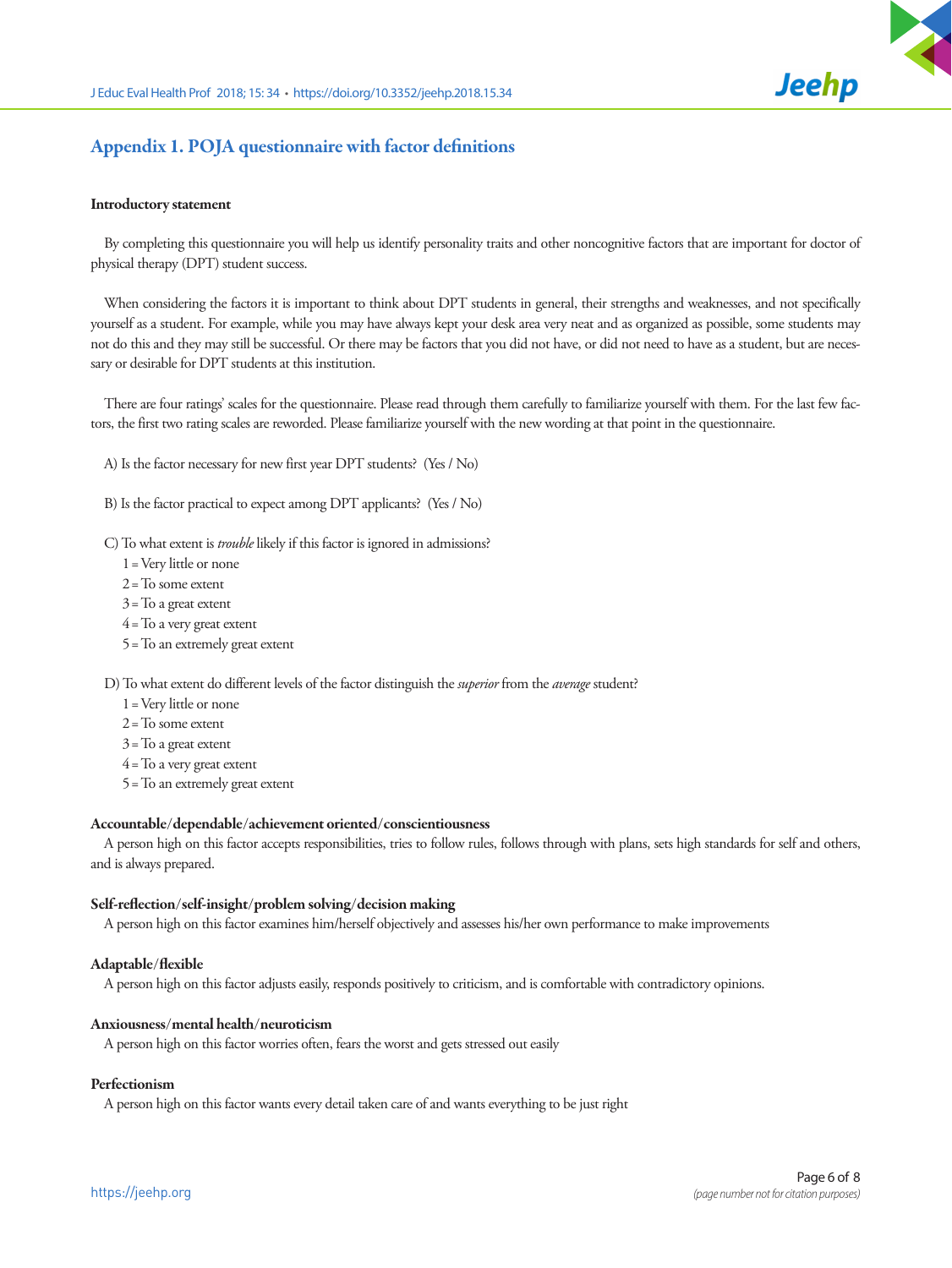



# Resilience/perseverance/grit/poise

A person high on this factor remains calm under pressure and remains steadfast when the going gets tough.

# **Assertiveness**

A person high on this factor easily pushes self, tries to lead others and turns plans into action

# Inquisitive/creative/insightful/openness to experience

A person high on this factor asks questions no one else does, challenges others' points of view and can easily link facts together.

# Analytical ability

A person high on this factor likes to solve complex problems, tends to analyze things and wants to know the reason why.

# Ethics/integrity/honesty

A person high on this factor has good values/morality, keeps promises, and knows honesty is the basis for trust.

# Interpersonal skills/empathy/friendliness

A person high on this factor is sensitive to other's thoughts and feelings, warms up quickly to others, takes time out for others, and makes others feel at ease.

# Problem sensitivity

A person high on this factor recognizes that there is a problem and can tell when something is wrong or likely to go wrong.

# Social confidence/extraversion

A person high on this factor expresses themselves easily and feels comfortable around people.

# Team player/collaborative

A person high on this factor enjoys being part of a group, doesn't miss group meetings and respects decisions made by the group.

# Tolerance

A person high on this factor respects others, believes there are many sides to most issues and accepts people as they are.

# Grit

A person high on this factor is a hard worker, overcomes setbacks to conquer an important challenge, and never gives up.

For the next 6 factors, the first 2 rating scales are reworded. Please familiarize yourself with the new wording before proceeding with the questionnaire.

A) Is the factor *detrimental* for new first year DPT students? (Yes / No)

- B) Is the factor common among DPT applicants? (Yes / No)
- C) To what extent is *trouble* likely if this factor is ignored in admissions?
	- 1= Very little or none
	- 2= To some extent
	- $3 =$ To a great extent
	- $4 =$  To a very great extent
	- 5= To an extremely great extent